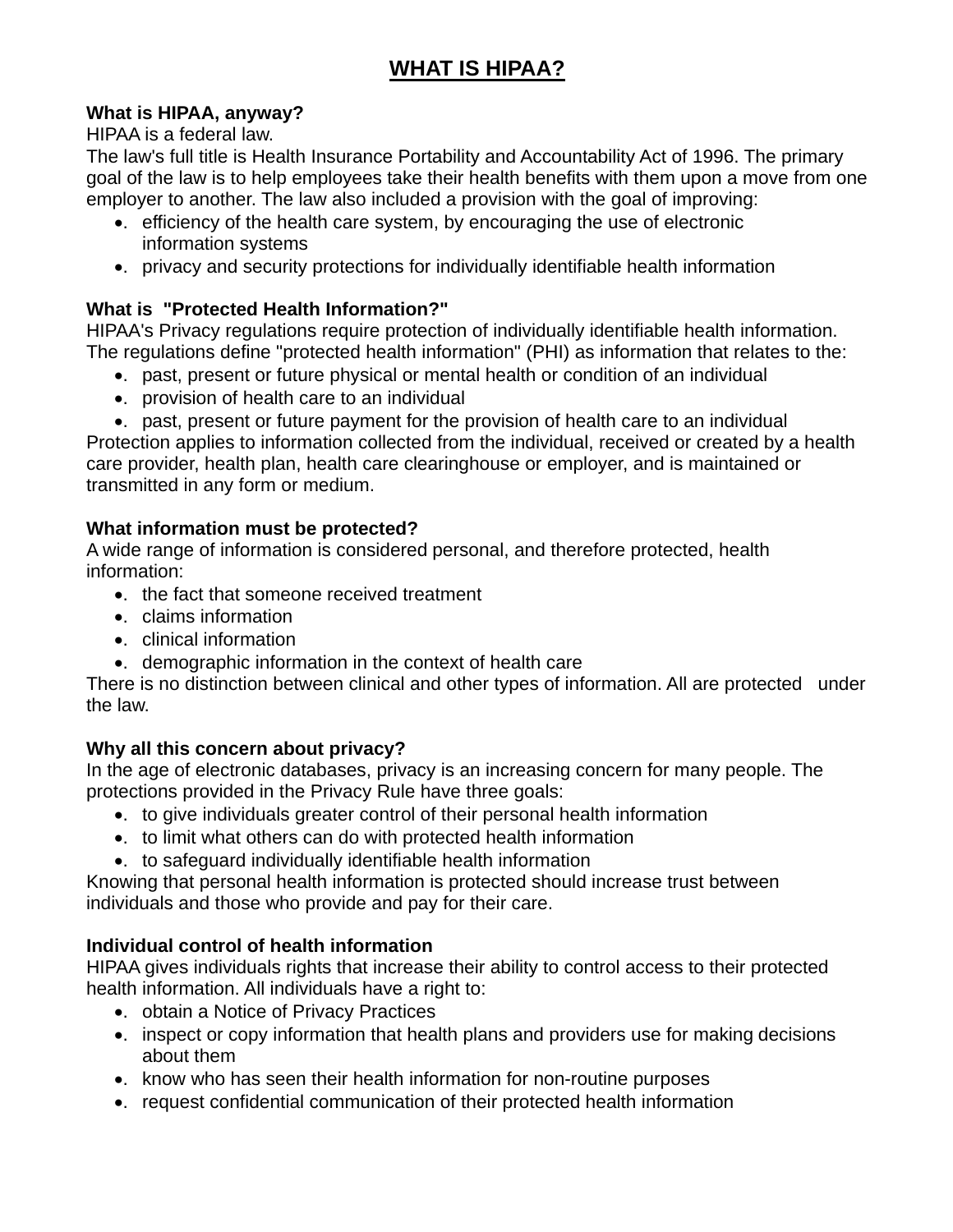•. give explicit permission for use of their information for purposes other than treatment, payment and health care operations

## **The Notice of Privacy Practices**

A Notice of Privacy Practices must be provided to tell individuals what information is collected about them and how that information is used.

This Notice must be:

- •. provided to new families upon enrollment
- •. made available to families for review every three years following initial enrollment, and annually in some states

#### **The Designated Record Set**

Individuals have the right to inspect or copy the information used to make decisions about them. This information, called the **Designated Record Set**, includes:

- •. enrollment
- •. payment
- •. claims adjudication
- •. case or medical management records
- •. any other records used for making decisions about the individual Records held by business associates of DCBHS entities are considered part of the Designated Record Set. The individual has the right to inspect the entire Designated Record Set or any PHI within the Designated Record Set.

#### **Making Amendments**

Families may believe that there are errors in the information in their Designated Record Set. If so, the family has the right to request a correction or that additional information be included in the record. If a change is made based upon such a request, everyone who might need to know about it will be notified. This may include insurance companies or providers that treat the child.

#### **Routine Use of Information**

Although system partners have individual information about the children in the DCBHS, they are not free to use it for any purposes they choose. That information may only be used to conduct the routine activities of payment and health care operations, such as:

- •. coordinating care between providers or between a provider and a health plan
- •. submitting or paying claims
- •. reviewing utilization patterns
- •. improving clinical services

#### **Non-routine disclosure of information**

If the protected health information of a child is shared for any other reason than conducting routine activities the agency sharing the information must:

- •. obtain an individual Release of Information Authorization (unless required by law or regulation)
- •. record the disclosure
- •. be prepared to provide an accounting of such disclosures, if asked

Examples of non-routine disclosure include:

•. collecting data for marketing, fundraising or research purposes